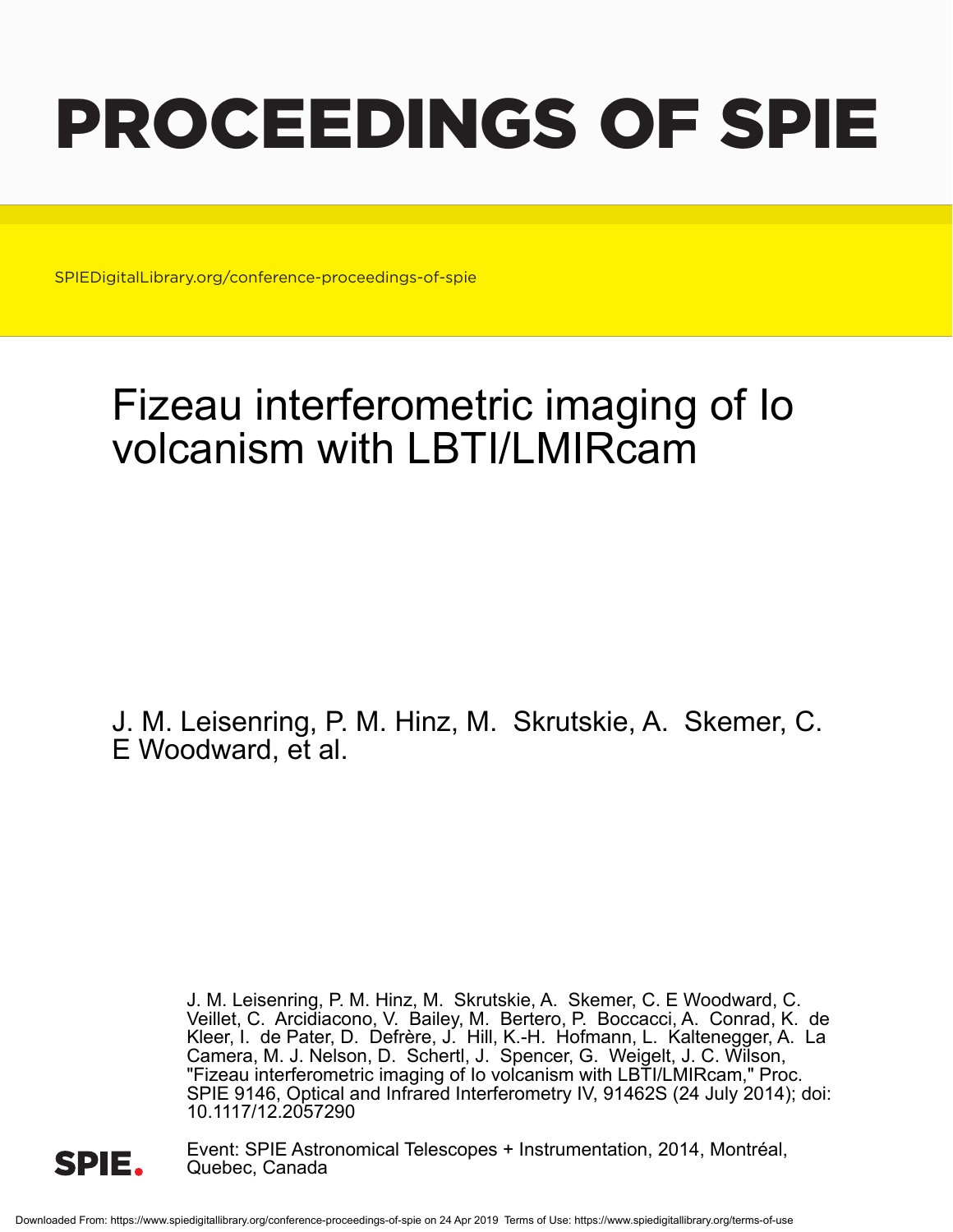### Fizeau interferometric imaging of Io volcanism with LBTI/LMIRcam

J. M. Leisenring<sup>a</sup>, P. M. Hinz<sup>a</sup>, M. F. Skrutskie<sup>b</sup>, A. Skemer<sup>a</sup>, C. E. Woodward<sup>c</sup>, C. Veillet<sup>d</sup>, C. Arcidiacono<sup>e</sup>, V. Bailey<sup>a</sup>, M. Bertero<sup>f</sup>, P. Boccacci<sup>f</sup>, A. Conrad<sup>g</sup>, K. de Kleer<sup>h</sup>, I. de Pater<sup>h</sup>, D. Defrère<sup>a</sup>, J. Hill<sup>d</sup>, K.-H. Hofmann<sup>*i*</sup>, L. Kaltenegger<sup>g</sup>, A. La Camera<sup>f</sup>, M. J. Nelson<sup>b</sup>, D. Schertl<sup>*i*</sup>, J. Spencer<sup>*j*</sup>, G. Weigelt<sup>*i*</sup>, J. C. Wilson<sup>b</sup> <sup>a</sup>Steward Observatory, University of Arizona, 933 N. Cherry Ave, Tucson, AZ 85721, USA; <sup>b</sup>University of Virginia, 530 McCormick Rd, Charlottesville, VA 22904, USA;  $c$ University of Minnesota, 116 Church St SE, Minneapolis, MN 55455, USA; <sup>d</sup>LBT Observatory, University of Arizona, 933 N. Cherry Ave, Tucson, AZ 85721, USA; e INAF – Osservatorio Astronomico di Bologna, Via Ranzani 1, I-40127 Bologna, Italy; <sup>f</sup>DIBRIS, Genova University, Via Dodecaneso 35, 16146 Genova, Italy;  $\mathscr{D}$ Max-Planck-Institut für Astronomie, Königstuhl 17, 69117 Heidelberg, Germany; <sup>h</sup>Astronomy Department, 601 Campbell Hall, Univ. of California, Berkeley, CA 94720, USA;  ${}^{i}$ Max-Planck-Institut für Radioastronomie, Auf dem Hügel 69, 53121 Bonn, Germany; <sup>j</sup>Southwest Research Institute, 1050 Walnut St, Suite 300, Boulder, CO 80302

#### ABSTRACT

The Large Binocular Telescope (LBT) houses two 8.4-meter mirrors separated by 14.4 meters on a common mount. Coherent combination of these two AO-corrected apertures via the LBT Interferometer (LBTI) produces Fizeau interferometric images with a spatial resolution equivalent to that of a 22.8-meter telescope and the lightgathering power of single 11.8-meter mirror. Capitalizing on these unique capabilities, we used LBTI/LMIRcam to image thermal radiation from volcanic activity on the surface of Io at M-Band  $(4.8 \mu m)$  over a range of parallactic angles. At the distance of Io, the M-Band resolution of the interferometric baseline corresponds to a physical distance of ∼135 km, enabling high-resolution monitoring of Io volcanism such as flares and outbursts inaccessible from other ground-based telescopes operating in this wavelength regime. Two deconvolution routines are used to recover the full spatial resolution of the combined images, resolving at least sixteen known volcanic hot spots. Coupling these observations with advanced image reconstruction algorithms demonstrates the versatility of Fizeau interferometry and realizes the LBT as the first in a series of extremely large telescopes.

Keywords: Infrared, Fizeau, Interferometry, Large Binocular Telescope, LMIRcam, Deconvolution, Io, Volcano

#### 1. INTRODUCTION

With two 8.4-meter situated mirrors on a common mount, the Large Binocular Telescope (LBT) is positioned as the first in a class of extremely large telescopes (ELT). While the two apertures are routinely operated independently of one another, each using their own state-of-the-art AO system, interferometric combination of the two telescope beams clearly differentiates the LBT from traditional 8-meter class telescopes. The NASAfunded LBT Interferometer (LBTI) currently serves as the LBT's primary beam combiner,<sup>1,2</sup> ultimately taking advantage of the high-performance AO system<sup>3,4</sup> in order to produce Fizeau interferometric images at the instrument's combined focal plane.

The Fizeau PSF can be described by an Airy disc of a single 8.4-meter aperture along the vertical/altitude axis and the product of that Airy disc with a two-slit diffraction pattern along the horizontal/azimuth axis. The interferometric axis provides a resolution equivalent to a 22.8-meter telescope for a single image. As the field of view rotates for an object observed by an Alt-Az telescope, a range of parallactic angles (PA) becomes accessible

> Optical and Infrared Interferometry IV, edited by Jayadev K. Rajagopal, Michelle J. Creech-Eakman, Fabien Malbet, Proc. of SPIE Vol. 9146, 91462S • © 2014 SPIE • CCC code: 0277-786X/14/\$18 doi: 10.1117/12.2057290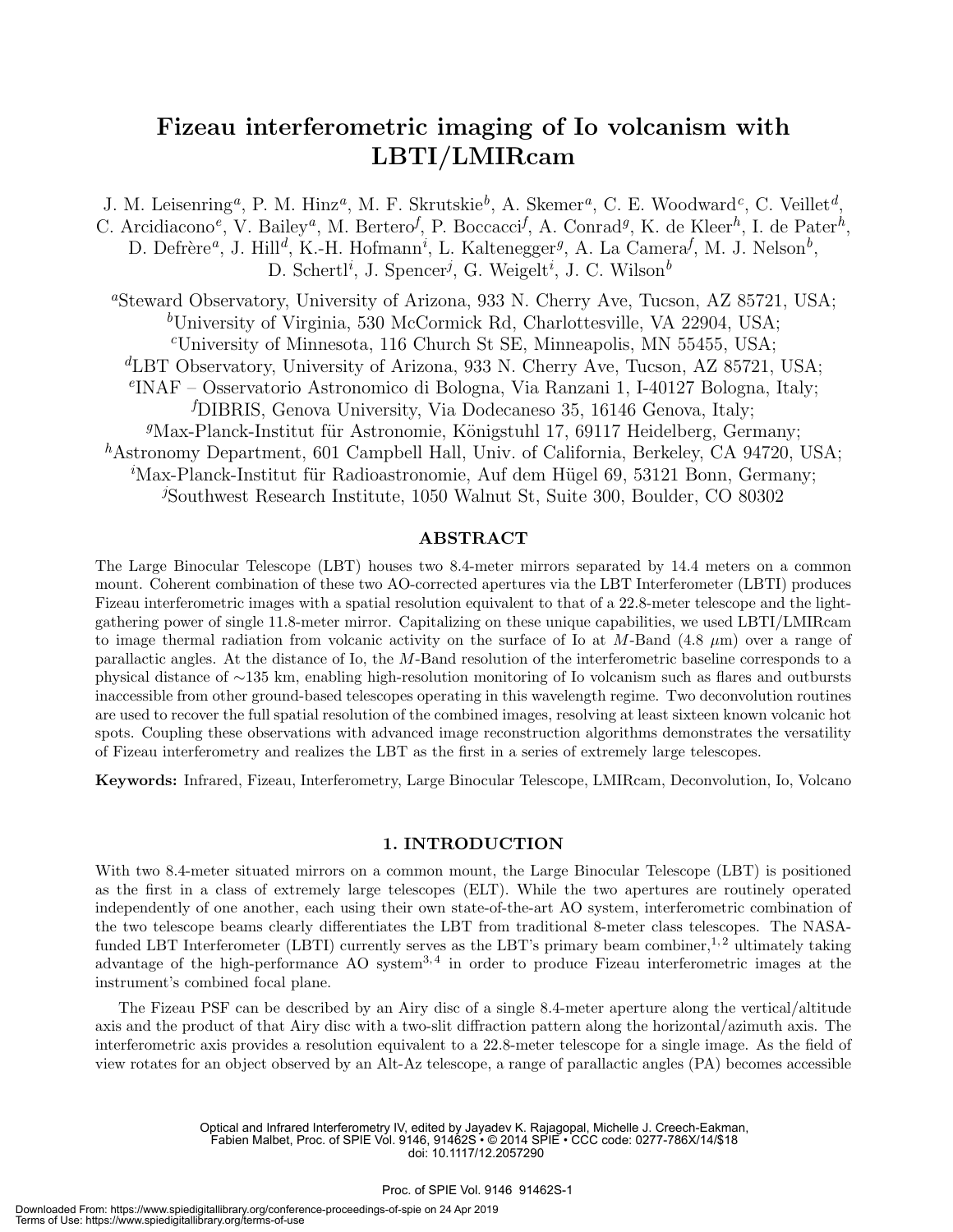| Nod            | <b>Start Time</b> | R.A        | Dec         | $#$ Images | Mean Para. | Io Relative  |
|----------------|-------------------|------------|-------------|------------|------------|--------------|
| <b>Number</b>  | $({\bf UT})$      | (J2000)    | (J2000)     | Combined   | Angle      | Orbital Rot. |
|                | 07:53             | 7h13m17.7s | 22d28m33.9s | 150        | $-30.0$    | $0.0^\circ$  |
| $\overline{2}$ | 07:59             | 7h13m17.6s | 22d28m34.2s | 138        | $-22.2$    | $0.8^\circ$  |
| 3              | 08:06             | 7h13m17.6s | 22d28m34.4s | 70         | $-15.9$    | $1.8^\circ$  |
| 4              | 08:13             | 7h13m17.5s | 22d28m34.7s | 79         | $-7.5$     | $2.9^\circ$  |
| 5              | 08:24             | 7h13m17.3s | 22d28m35.0s | 94         | 4.1        | $4.3^\circ$  |
| 6              | 08:35             | 7h13m17.2s | 22d28m35.3s | 104        | 16.3       | $6.0^\circ$  |
|                | 08:47             | 7h13m17.0s | 22d28m35.8s | 108        | 29.1       | $7.7^\circ$  |

Table 1. Io Observations – 2013-12-24

along the high-resolution axis, ultimately recovering the diffraction-limited spatial resolution of a full 22.8-meter circular aperture.

Operating primarily within the L (3.6  $\mu$ m) and M (4.8  $\mu$ m) atmospheric windows at the LBTI's combined focus, LMIRcam5, 6 has seen regular operations where both telescope beams have been incoherently overlapped to produce high-Strehl images.<sup>7</sup> In order to obtain interferometric fringes, path lengths are adjusted such that the overlapped beams are coherently combined to produce the characteristic diffraction pattern along the direction of the two-telescope baseline.

Without closed-loop adjustments, the interference pattern oscillates around the central fringe due to small changes in the path-length difference from instrumental vibration and atmospheric disturbance. If the characteristic timescale of these oscillations is sufficiently large, fast frame acquisition can capture images where the path-length difference is near zero. Known as 'lucky Fizeau,' the frame quality is ranked during post-processing and the best frames retained for image reconstruction. LBTI's PhaseCam will ultimately carry out closed-loop adjustments of tip-tilt and phase variations to stabilize the PSF.<sup>8</sup>

#### 2. OBSERVATIONS AND DATA REDUCTION

Around the time of its January 2014 opposition, Jupiter was near maximum northerly declination, providing high-airmass observations from Mt. Graham and, thus, a relatively large range of parallactic angles over a short period during transit of the meridian. Folding in Io's 42.5-hour tidally-locked orbit constrained the observing window on a given night such that Io's angular separation from Jupiter was sufficiently far that Jupiter's scattered light did not interfere with AO operations or science observations and that the rotation of Io with respect to the observer was minimized over the observing period.

We acquired LMIRcam M-Band  $(4.6 - 5.0 \mu m)$  interferometric images of Io during UT 2013 December 24. Because phase stabilization was not fully operational, PhaseCam only supplied tip-tilt corrections to keep the two telescope beams overlapped. Coherent combination was accomplished by manually adjusting the path-length difference in open loop while observing the PSF fringes. Due to the short timescales of the phase variations, the science detector frame size was reduced to a  $256\times256$  subarray, accommodating a shorter readout time of 17 ms for capturing 'lucky fringes.'

A total of seven nod sequences were acquired (Table 1), consisting of 3000 science frames per nod interleaved with 1000 off-nod background frames. Each science frame was sky- and dark-subtracted using the mediancombination of corresponding background frames. Reference pixels located at the top and bottom of each frame provided a means of removing the relative offsets between readout channels due to time-dependent voltage drifts. A master bad pixel mask was then generated by median combining background-subtracted frames for each nod sequence and flagging locally-deviant pixels. Those bad pixels were subsequently fixed in each frame using the median of adjacent pixels.

We acquired a sequence of 500 frames of the reference star HD 78141 and reduced the data in a similar manner as the Io science data. The reduced images were cross-correlated with a theoretical monochromatic  $(4.8 \mu m)$ PSF to select those instances when the fringe pattern was in the optimal position. In addition to generating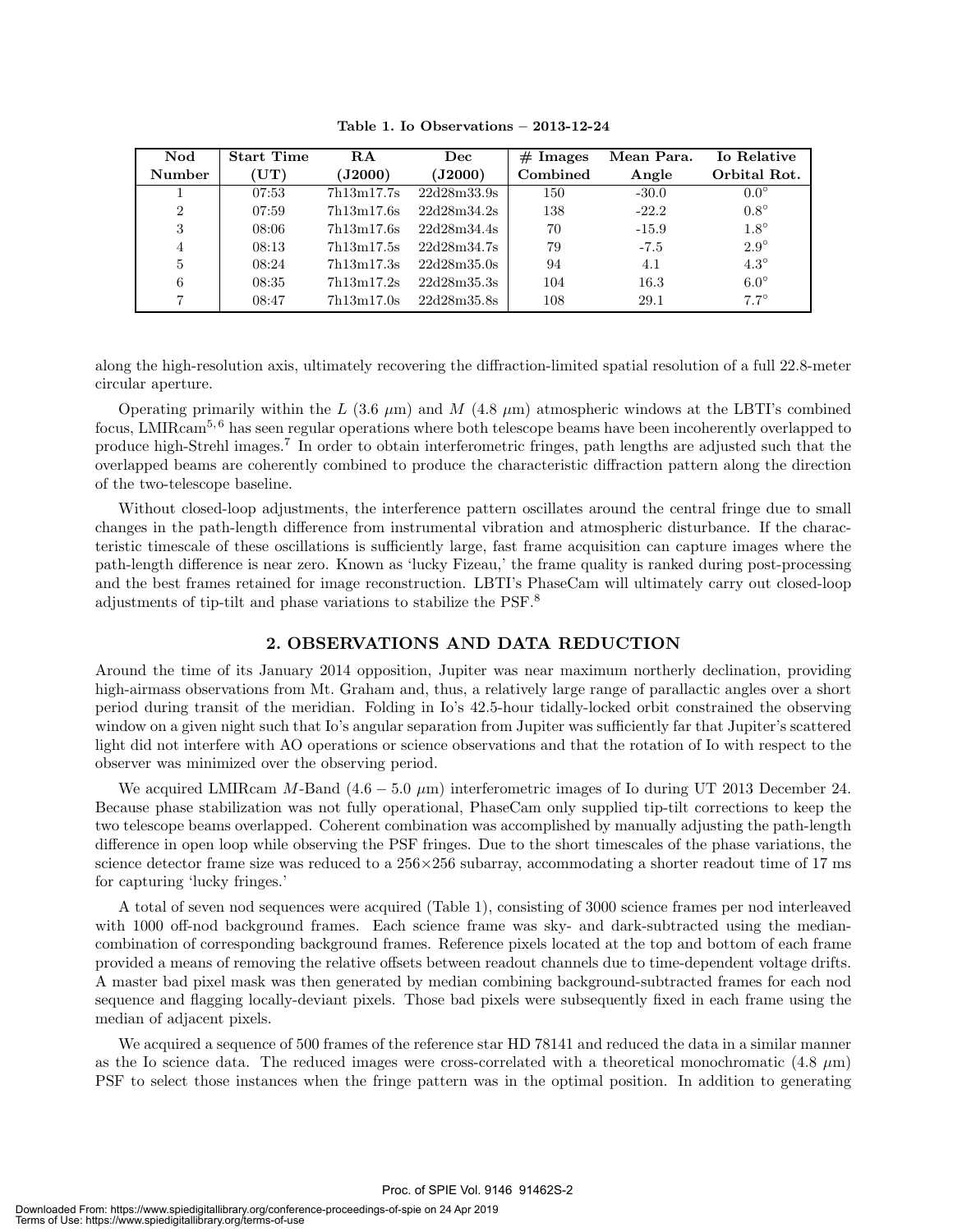

Figure 1. a) Image of theoretical monochromatic PSF displayed in a square root stretch. Vertical dashed lines indicate location of the interferometric null positions for a wavelength of  $\lambda = 4.8 \mu m$ . b) Observed PSF of the star HD 78141 using the top 10% of frames out of a sequence of 500. The two faint spots in the upper left are due to internal reflections of the two telescope beams at the cryogenic beamsplitter.  $c$ ) A nod sequence of Io after combining the top 5% of correlated frames. d) Cross-sectional cuts through the center of the PSFs along the horizontal with the maximum value normalized to 1.0. The background surrounding the Loki PSF has been subtracted by fitting a polynomial to Io's surface continuum flux. Loki's PSF profile shows a low visibility along the interferometric axis, suggesting that the hot spot is partially resolved.

correlation coefficients, the cross-correlation routine sampled the relative positions of each frame with sub-pixel accuracy. The final empirical reference PSF was generated by selecting the top 10% of frames with the highest correlation and median-combining the shifted images. Increasing the number of frames substantially reduced the final PSF visibility while gaining little benefit in S/N, while fewer frames suffered from low S/N.

Reduced images of Io were ranked in a similar fashion as the reference PSF, instead using the empirical PSF built from the reference star as opposed to the theoretical PSF. A single hot spot on Io corresponding to the location of the volcano Loki appears prominently at M-Band. Even though the volcanic hot spot is slightly resolved along the two-telescope baseline, cross-correlation of Loki with the reference PSF supplies both a ranking of the optical path difference errors as well as frame-to-frame sub-pixel registration. For each nod, only the top 5% of images were chosen to ensure high visibility along with high S/N. In order to further remove rotational blurring at the frame edges, those images with parallactic angles greater than  $\pm 1^{\circ}$  from the average were discarded, retaining less than 5% for periods of fast PA rotation. Remaining images were de-rotated by their parallactic angle such that sky North is positioned in the +y direction and subsequently median-combined to produce the final image for a given nod.

Figure 1 compares the LBT's theoretical PSF, observed stellar PSF, and a final nod image of Io. The fringes of the theoretical PSF are much sharper than observed due to its monochromatic nature, whereas the empirical PSF convolves the entire wavelength range of the M-Band filter. The vertical dotted lines indicate the location of the first interferometric nulls, showing strong agreement between the theoretical and observed PSFs, albeit with lower visibility for the observed PSF due to the lucky-Fizeau nature of the observations. The fringes of Io's bright source Loki show significantly lower visibility than the reference PSF, suggesting the volcanic hotspot is resolved along the high-resolution direction.

Displayed in Figure 2, the seven nod positions have been de-rotated according to their parallactic angle such that sky North is up. As a comparison to the resolution of the 8.4-meter aperture, the figure's last panel shows the average of all incoherent frames. In addition to Loki, multiple hotspots are apparent on interferometric images of Io's surface, which we attempt to separate spatially through deconvolution and correlate with known volcanic activity.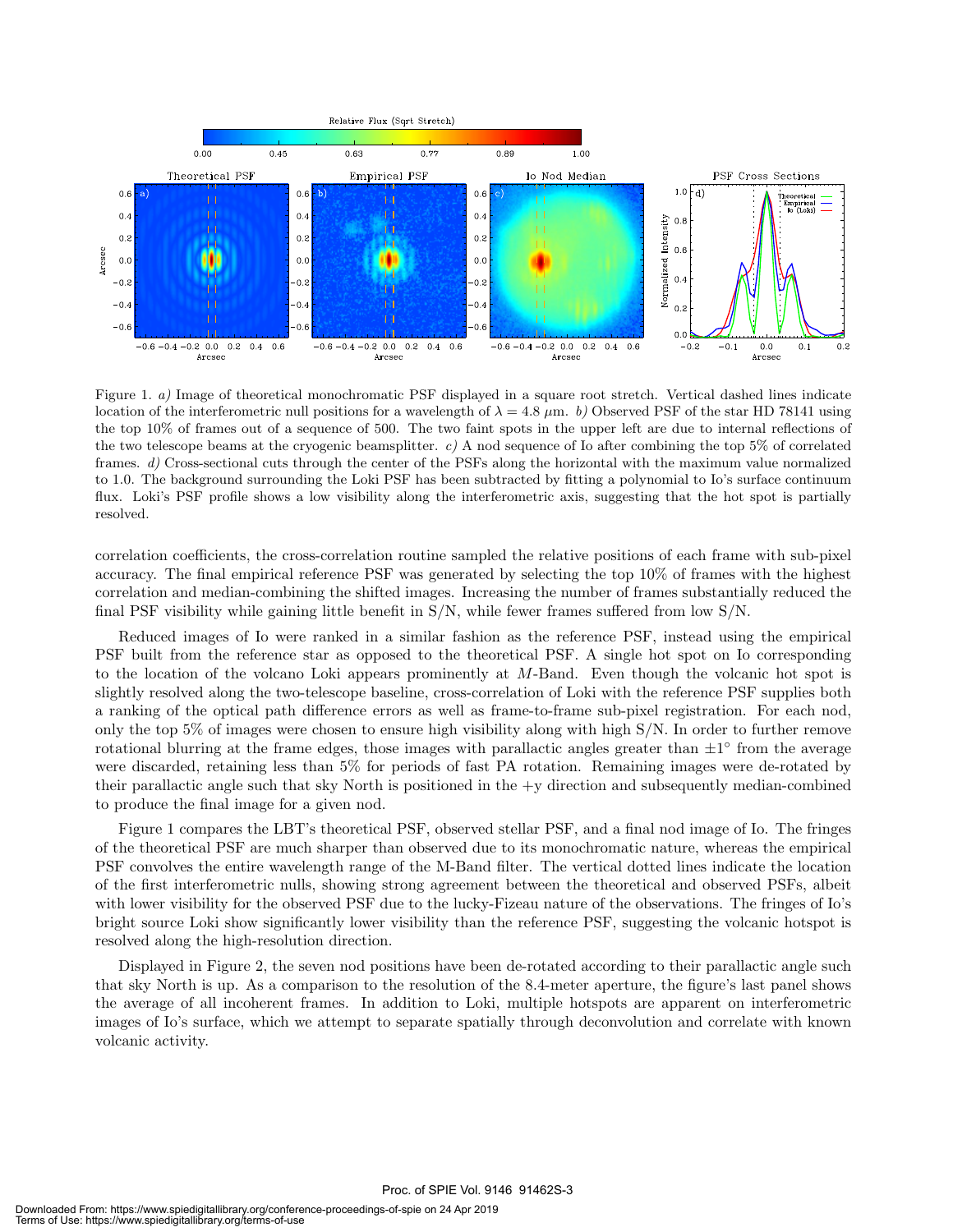

Figure 2. The seven nods used for reconstruction of the final high-resolution image after de-rotation by PA. The lowerright panel shows the sum of the low-visibility frames, roughly equivalent to a single 8.4-meter aperture. Each nod image has been rotated by the mean parallactic angle of its image stack such that sky North points upward and East is to the left. Comparing the first and last nod sequences reveals the movement of Loki on the projected surface of Io as the moon rotates in its tidally-locked orbit around Jupiter.

#### 3. IMAGE RECONSTRUCTION

Recovering a high-resolution image of the scientific target observed with a Fizeau interferometer is a relatively recent problem largely stimulated by the design of the existing LBTI and the future LINC-NIRVANA.<sup>9,10</sup> The uv coverage of these interferometers consists of a central disc, corresponding to a single 8.4-meter mirror, flanked by two identical discs produced by interferometry. Due to this structure, a set of images taken at different parallactic angles over a range of approximately 120◦ produces a uv coverage corresponding to a 22.8-meter telescope or 44 mas at  $\lambda = 4.8$   $\mu$ m. At a distance of 4.23 AU, this resolution corresponds to 135 km on the surface of Io. However, in the case of our Io observations, the PA coverage of only 59° leads to an incomplete uv coverage as shown in Figure 3.

One possible approach to image reconstruction consists in a centered co-adding of the images and of the corresponding PSFs. In this way the problem is reduced to a classic single image deconvolution and one can use the many methods produced for this problem. Another approach consists in designing specific deconvolution methods which have as an input the different images and PSFs. The methods combine these images in some suitable way to produce a single reconstructed image of the scientific target.

Examples of these two deconvolution methods were employed to reconstruct a high-resolution image and validate the identification of bright sources on the surface of Io. Overall, the final reconstructions of Io are degraded by the following limitations: (1) The point spread function measured with a single calibrator star is not identical to the PSF during the Io observations because the AO performance is different during the target and single-star calibrator observation. (2) The uv coverage of the Io observations is not complete because the range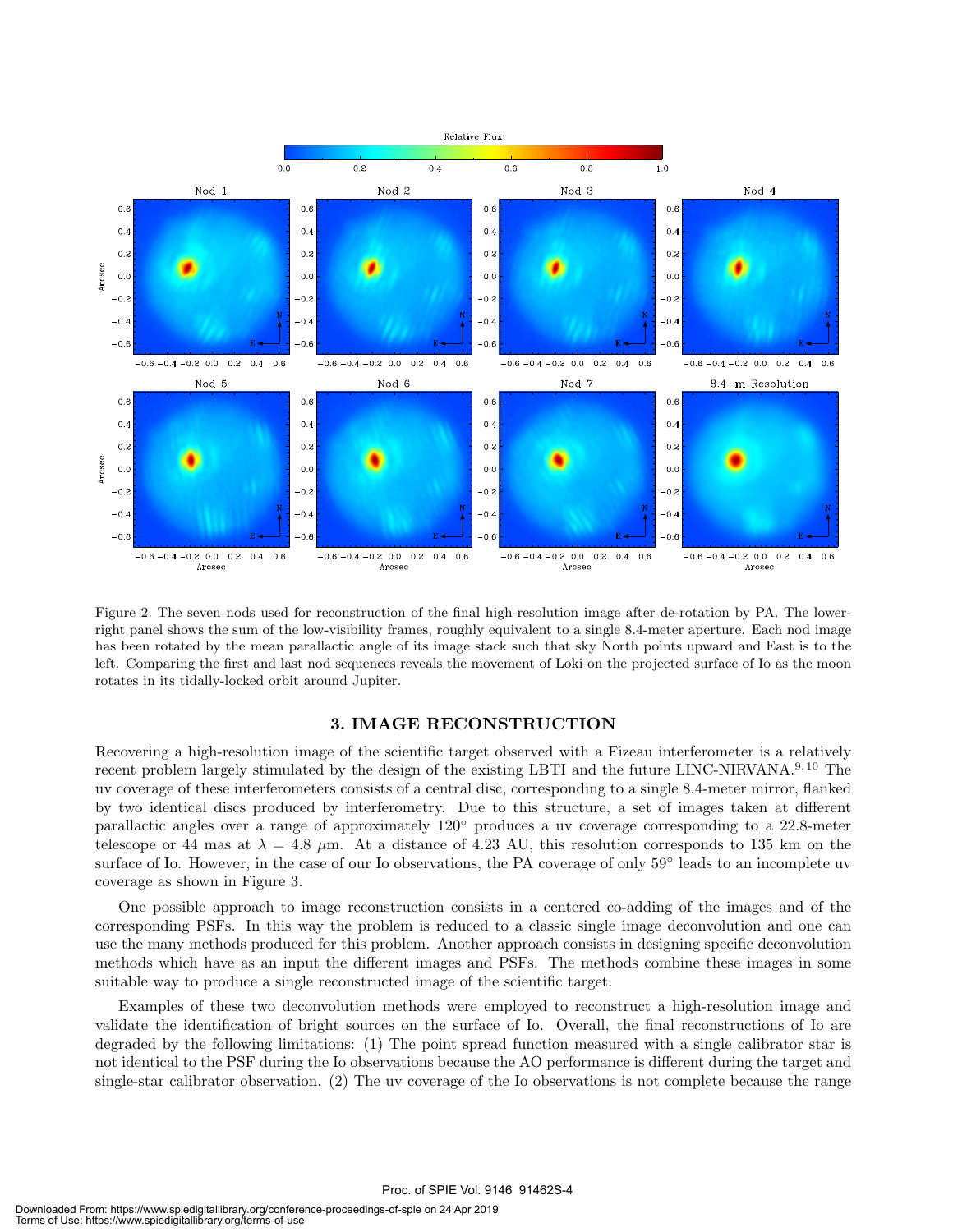

Figure 3. uv coverage of Io observations.

of parallactic Io angles is only  $59° (\sim 120°$  would be optimal). (3) The Io rotation during the observations causes some blurring during the image reconstruction. Under these limitations, we find that both methods produce very similar results.

#### 3.1 Building-Block Method

The Building-Block (BB) method<sup>11, 12</sup> is an iterative multi-frame deconvolution method. BB reconstruction was performed using the software package available at http://www.mpifr-bonn.mpg.de/295304/linc\_drs. As a first step, the reduced science images are de-rotated to correct the parallactic angle changes, centered, and co-added. The result produces target images that are the convolution of the target intensity distribution with a co-added sum PSF. Because the LBTI PSFs are rotated against each other, the coadded PSF is dominated by a bright, almost diffraction-limited core, which appears where the central fringes of all individual rotated point source interferograms cross each other. In an iterative process, Delta functions or clusters of Delta function



Figure 4. The Building-Block reconstructions of Io calculated with resolutions corresponding to the diffraction-limited resolutions of a 22.8-meter telescope (left), a 28-meter telescope (middle), and the unconvolved reconstruction (right). The bright volcano Loki and about 15 additional point-like objects are visible in the reconstructed image. Loki is not point-like but extended and elongated. Scaling has been adjusted to reveal faint sources.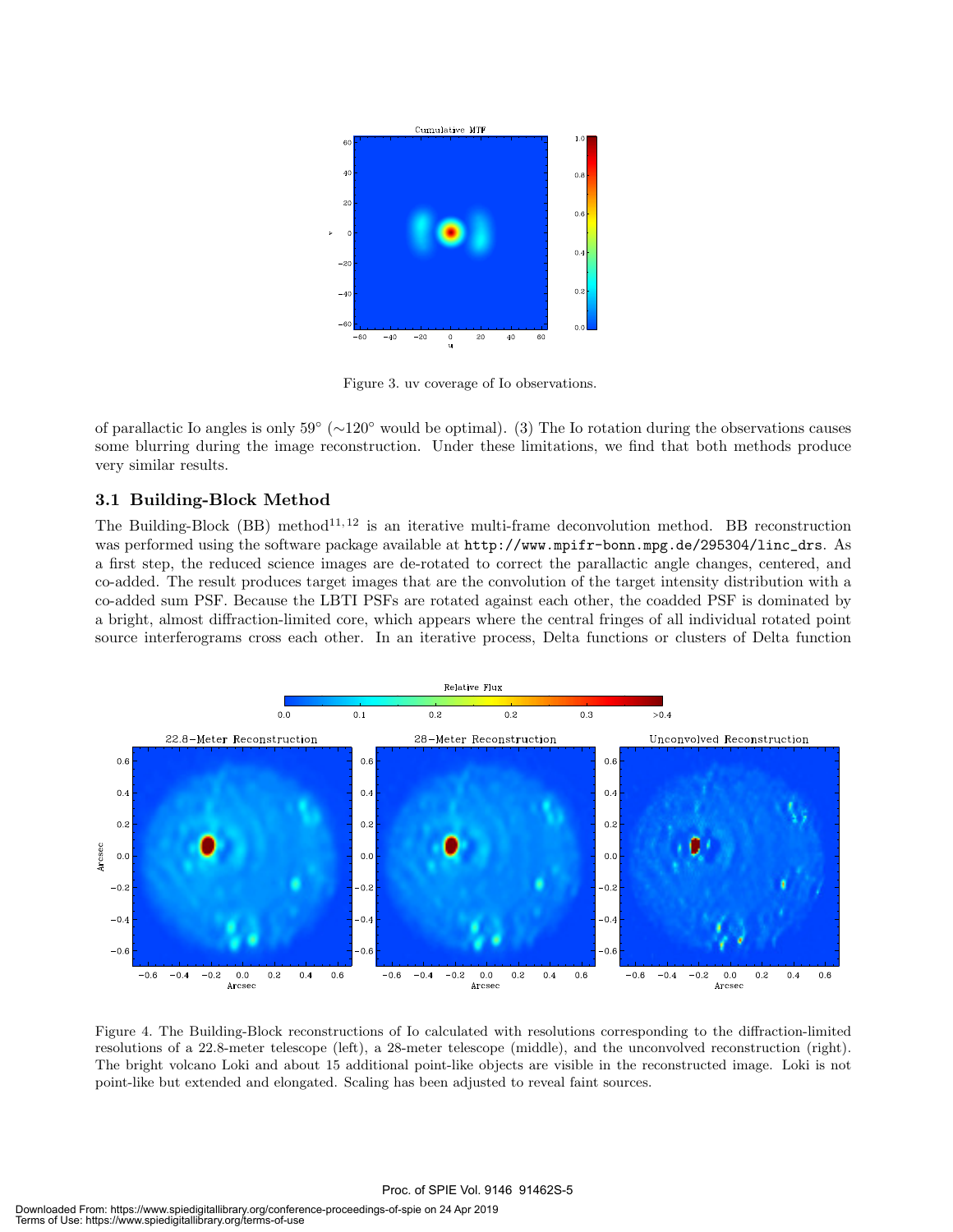(building blocks) are iteratively added to the instantaneous reconstruction in such a way that the distance between the reconstruction and the observations is minimized.

The left-most image presented in Figure 4 shows a diffraction-limited Building-Block reconstruction of Io with a resolution equal to that of a telescope with a circular diameter of 22.8 meters. This resolution is obtained by convolving the original BB reconstruction (Figure 4, right) with the theoretical PSF of a circular 22.8-meter pupil. The brightest volcano Loki is surrounded by a patchy dark ring and a bright diffraction ring, which are most likely deconvolution artifacts. For comparison, the middle panel of Figure 4 also shows a reconstruction calculated with higher resolution (so-called super-resolution) of a 28-meter pupil. The higher angular resolution can lead to more noise or artifacts, for example, deeper dark rings or holes around bright sources. Experiments with computer-simulated data to study this ringing effect suggest that this phenomenom can be caused by errors of the measured PSF and incomplete uv coverage.

#### 3.2 Multiple-Image Richardson-Lucy Method

Reconstruction using a variant of the Richardson-Lucy algorithm was performed with an implementation in the software package AIRY v6.0,  $^{13,14}$  freely available at http://www.airyproject.eu. The basic method extends on the Richardson-Lucy algorithm to the case of multiple images of the same target (Multiple-image Richardson-Lucy; MRL).<sup>15</sup> It contains properties similar to those of the standard RL algorithms in that it produces nonnegative reconstructions with a total flux which is the average flux of the interferometric images. The algorithm also accounts for the backgrounds of the different images, removing the background from the restored image. When applied to pre-processed images that have already had their backgrounds removed, such as in the present case, the addition of a small constant is recommended to prevent division by zero. Since the field-of-view of the Io images used for deconvolution was restricted, a modification of the RL algorithm was employed that included a boundary effect correction (BEC).<sup>16</sup>

The left image of Figure 5 shows the MRL+BEC result after 300 iterations. As with the Building Block method, significant ringing is observed around each bright spot, likely due to imperfect knowledge of the PSF, rotation of Io, and/or incomplete uv coverage. The spots are elongated in the vertical direction because parallactic angle coverage ranges between  $-30^{\circ}$  and  $29^{\circ}$ .



Figure 5. Results of reconstructions obtained with the multiple-image Richardson-Lucy method, including boundary effect corrections in the left panel. Two MRF reconstructions with regularization parameters of  $10^{-3}$  and  $10^{-2}$  are shown in the middle and right panels, respectively. Scaling is the same as in Figure 4. Unlike the first two images in Figure 4, these results have not been convolved with a PSF.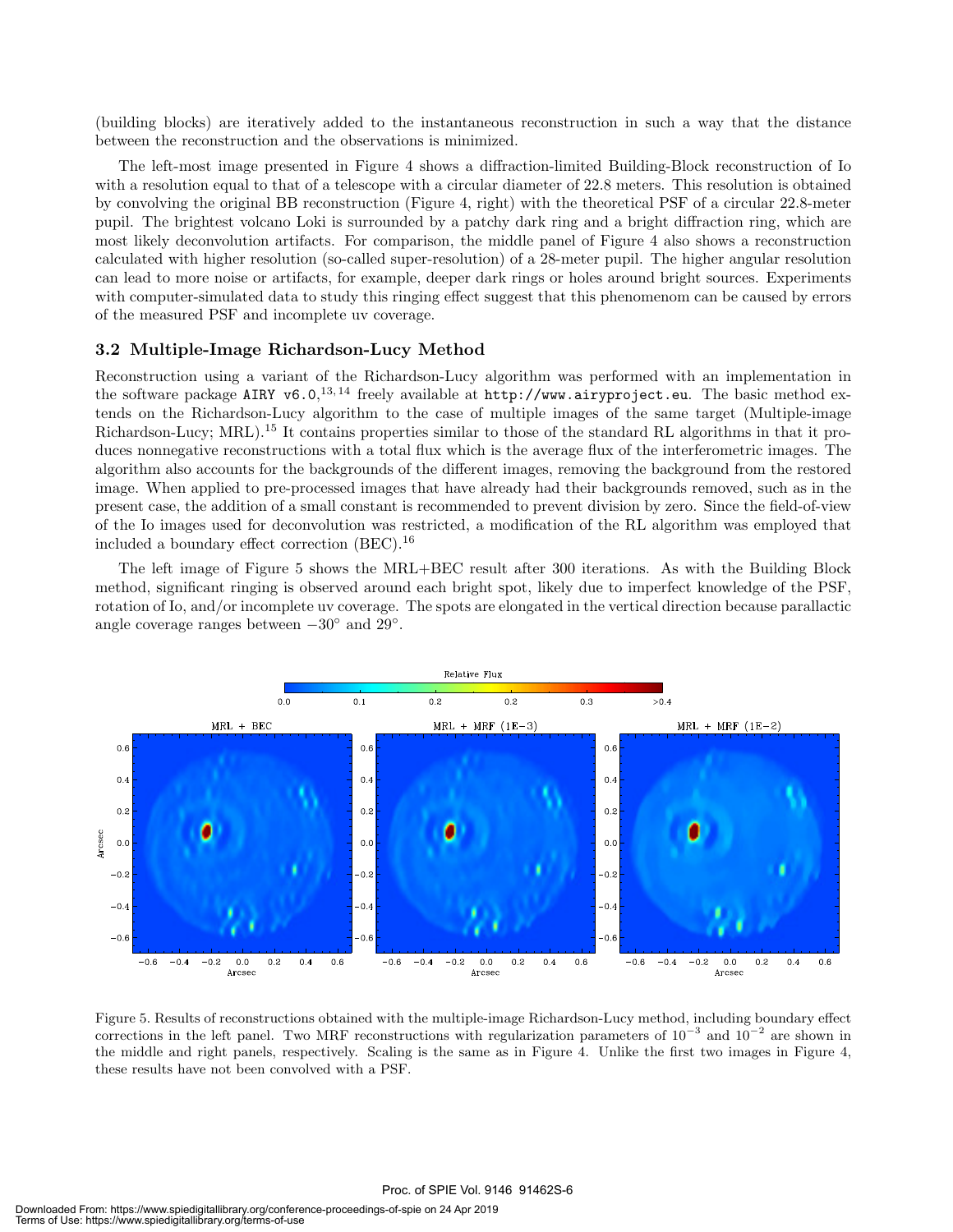

Figure 6. Building-Block and Multiple-image Richardson-Lucy image reconstructions (left and middle, respectively) convolved with the PSF of a 22.8-meter circular pupil. The image on the right is a projection of the USGS Geological Map of Io with known hot spots indicated with a red triangle. Green circles indicate the bright sources identified in either reconstruction at  $5\sigma$  that also correlate with known hot spots.

Because the previous image is affected by a very pronounced ringing effect due to the presence of bright sources over a smooth background (Io surface), a Markov Random Field (MRF) regularization algorithm was also implemented during reconstruction.<sup>17, 18</sup> The use of this algorithm requires an accurate tuning of a parameter called 'regularization parameter,' which has not previously been performed. Two different reconstructions are shown in the middle and right panels of Figure 5, with the regularization parameter set to  $10^{-3}$  and  $10^{-2}$ , respectively. These preliminary results show a reduction in the ringing artifacts and underlying noise, but may also conceal faint sources.

#### 4. SOURCE IDENTIFICATION

Both reconstruction techniques produce similar results with point sources consisting of an elongated core in the vertical axis and two side-lobe structures along the horizontal direction: artifacts of the incomplete uv coverage coupled with differential movement of the sources on Io's projected surface. Even with these limitations, there are clear advantages over traditional observations with an AO-corrected 8.4-meter telescope.

Figure 6 shows sixteen sources detected at a 5-σ confidence. Respectively, the left and middle images display the BB and MRL reconstructions convolved with a PSF equivalent to a single 22.8-meter circular aperture. The

|                | Source    | $\bf BB$ |      | $\operatorname{MRL}$ |      | Source  |        | $\bf BB$ |      | $\operatorname{MRL}$ |      |
|----------------|-----------|----------|------|----------------------|------|---------|--------|----------|------|----------------------|------|
| $^{\#}$        | Name      | $Flux^a$ | S/N  | $Flux^a$             | S/N  | $_{\#}$ | Name   | $Flux^a$ | S/N  | $Flux^a$             | S/N  |
|                | Loki      | 1.000    | 32.4 | 1.000                | 33.1 | 9       | Gibil  | 0.006    | 8.1  | 0.003                | 4.4  |
| $\overline{2}$ | Vivasvant | 0.007    | 3.3  | 0.010                | 5.0  | 10      | Rarog  | 0.040    | 10.6 | 0.041                | 11.6 |
| 3              | Dazhbog   | 0.006    | 4.8  | 0.010                | 7.6  | 11      | Heno   | 0.051    | 12.7 | 0.049                | 12.2 |
| 4              | Amaterasu | 0.014    | 7.2  | 0.016                | 7.2  | 12      | Lerna  | 0.073    | 21.3 | 0.067                | 18.6 |
| 5              | Surt      | 0.009    | 7.8  | 0.010                | 8.5  | 13      | Pele   | 0.054    | 16.4 | 0.047                | 15.9 |
| 6              | Fuchi     | 0.014    | 10.1 | 0.019                | 10.2 | 14      | Pillan | 0.013    | 13.3 | 0.008                | 7.4  |
| 7              | Tol-Ava   | 0.022    | 15.0 | 0.010                | 5.4  | 15      | ?      | 0.034    | 12.9 | 0.038                | 12.5 |
| 8              | Mihir     | 0.006    | 6.5  | 0.002                | 2.1  | 16      | Giru?  | 0.015    | 5.3  | 0.012                | 4.1  |

Table 2. Identified Sources

<sup>a</sup>Fluxes are scaled relative to that of Loki.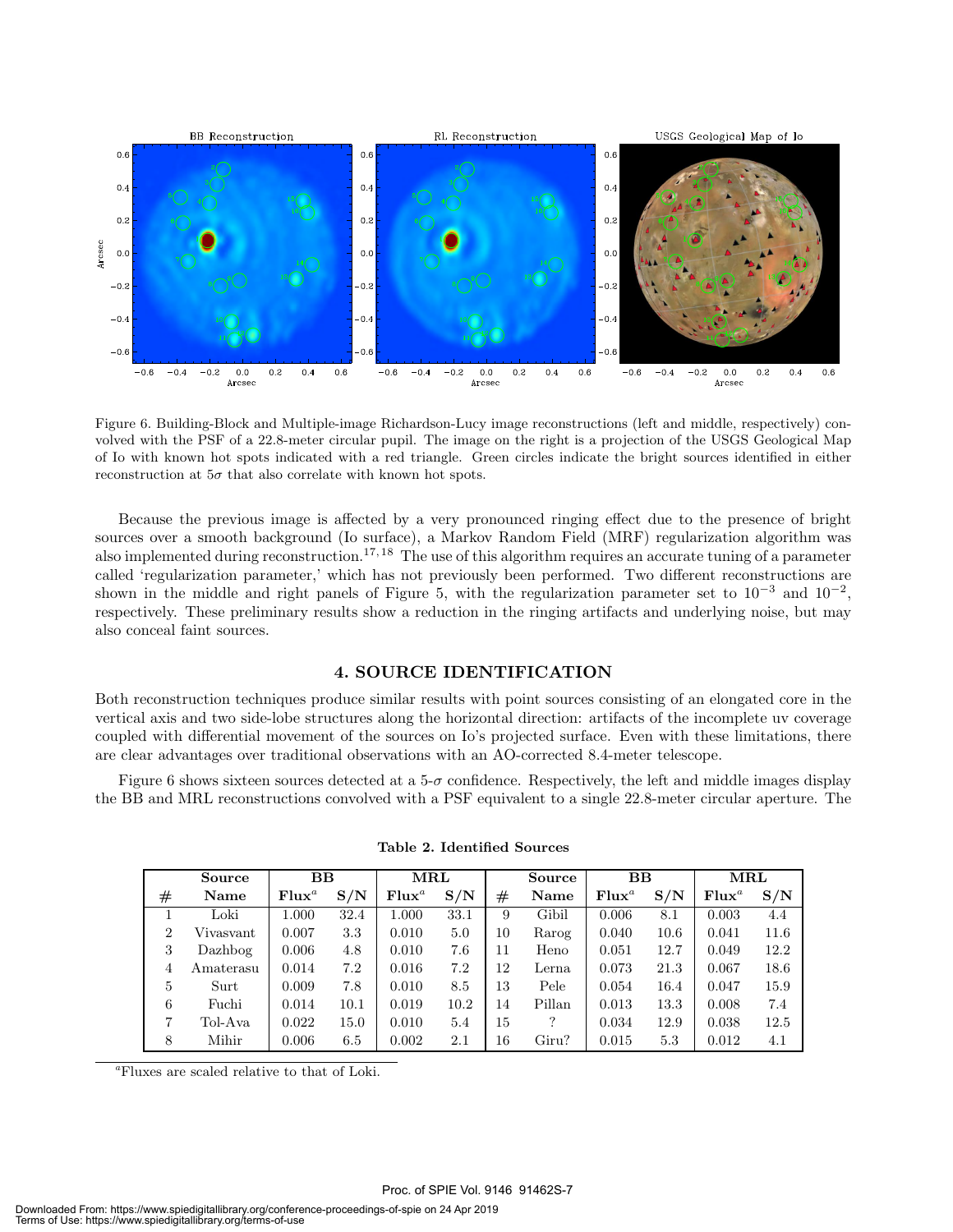right image in Figure 6 shows the projected face of Io as seen from Earth at the time of the observations based on the United States Geological Survey (USGS) Geological Map.<sup>19</sup> Known volcanic hot spots are indicated with red triangles. Those features detected at a  $5-\sigma$  confidence in either reconstruction and which also correlate with known hots spots are circled in green and assigned a number. Two prominent sources, numbers 15 and 16, appear misaligned relative to known hot spots. This may be due to an artifact of the deconvolution process near the limbs of Io over a range of orbital projections that consist of multiple nearby sources.

Table 2 presents the background-subtracted fluxes of each source relative to that of Loki along with the S/N from each reconstruction method. Because of its extended nature, the total flux for Loki was determined by summing pixels within a circle with a radius equal to  $1.5\lambda/D$ , where  $\lambda = 4.8$   $\mu$ m and  $D = 22.8$  meters. The background was subtracted using a 1-pixel wide annulus immediately outside the integrated circle. For the remaining point-like sources, the circular radius was reduced to  $\lambda/D$ .

#### 5. CONCLUSIONS

Employing 'lucky Fizeau' imaging at M-Band, we demonstrate the ability of the LBT to successfully obtain diffraction-limited interferometric images using LBTI/LMIRcam. As Io rotated on the sky with respect to the changing parallactic angle, the PSF's interferometric fringe pattern probed varying angular positions, increasing coverage of the uv plane. Reconstruction of the composite images enabled recovery of a spatial resolution resolution equivalent to a 22.8-meter aperture over a PA range of  $-30.0^{\circ}$  to 29.1<sup>°</sup>, realizing the LBT as the first ELT.

The reconstructed images reveal approximately sixteen independent sources that correspond to known hot spots on the surface of Io. These sources are only recovered after image reconstruction of the Fizeau interferometry and are inaccessible to M-Band resolutions typical of 8-meter class telescopes at this wavelength. While shorter near-infrared wavelengths observed using an 10-meter telescope can obtain similar resolutions, longer wavelength observations of Io benefit from the high-temperature emission of the volcanic hot spots as well as lower intensity of scattered light from the Sun.

Future efforts on the current dataset will concentrate on removing deconvolution artifacts and obtain precise flux measurements of the thermal radiation at the hot spot locations. These improvements include de-projecting the current images onto a sphere and synthetically rotating the sphere to a common orientation such that all point sources are properly aligned, which may help minimize ringing in the reconstructed images. In addition, forward modeling of Io based on the USGS Geological Map may further constrain the fluxes from the known volcanic hot spots.

#### ACKNOWLEDGMENTS

The LBT is an international collaboration among institutions in the United States, Italy and Germany. LBT Corporation partners are: The University of Arizona on behalf of the Arizona university system; Istituto Nazionale di Astrofisica, Italy; LBT Beteiligungsgesellschaft, Germany, representing the Max-Planck Society, the Astrophysical Institute Potsdam, and Heidelberg University; The Ohio State University, and The Research Corporation, on behalf of The University of Notre Dame, University of Minnesota and University of Virginia.

#### REFERENCES

- [1] Hinz, P. M., Bippert-Plymate, T., Breuninger, A., Connors, T., Duffy, B., Esposito, S., Hoffmann, W., Kim, J., Kraus, J., McMahon, T., Montoya, M., Nash, R., Durney, O., Solheid, E., Tozzi, A., and Vaitheeswaran, V., "Status of the LBT interferometer," Proc. SPIE 7013 (2008).
- [2] Hinz, P. M., Arbo, P., Bailey, V., Connors, T., Durney, O., Esposito, S., Hoffmann, W., F., Jones, T. J., Leisenring, J. M., Montoya, M., Nash, R., Nelson, M. J., McMahon, T., Pinna, E., Puglisi, A., Skemer, A., Skrutskie, M. F., and Vaitheeswaran, V., "On-sky testing of the lbt interferometer: steps toward routine ao-stabilized interferometric observations," Proc. SPIE 8445 (2012).